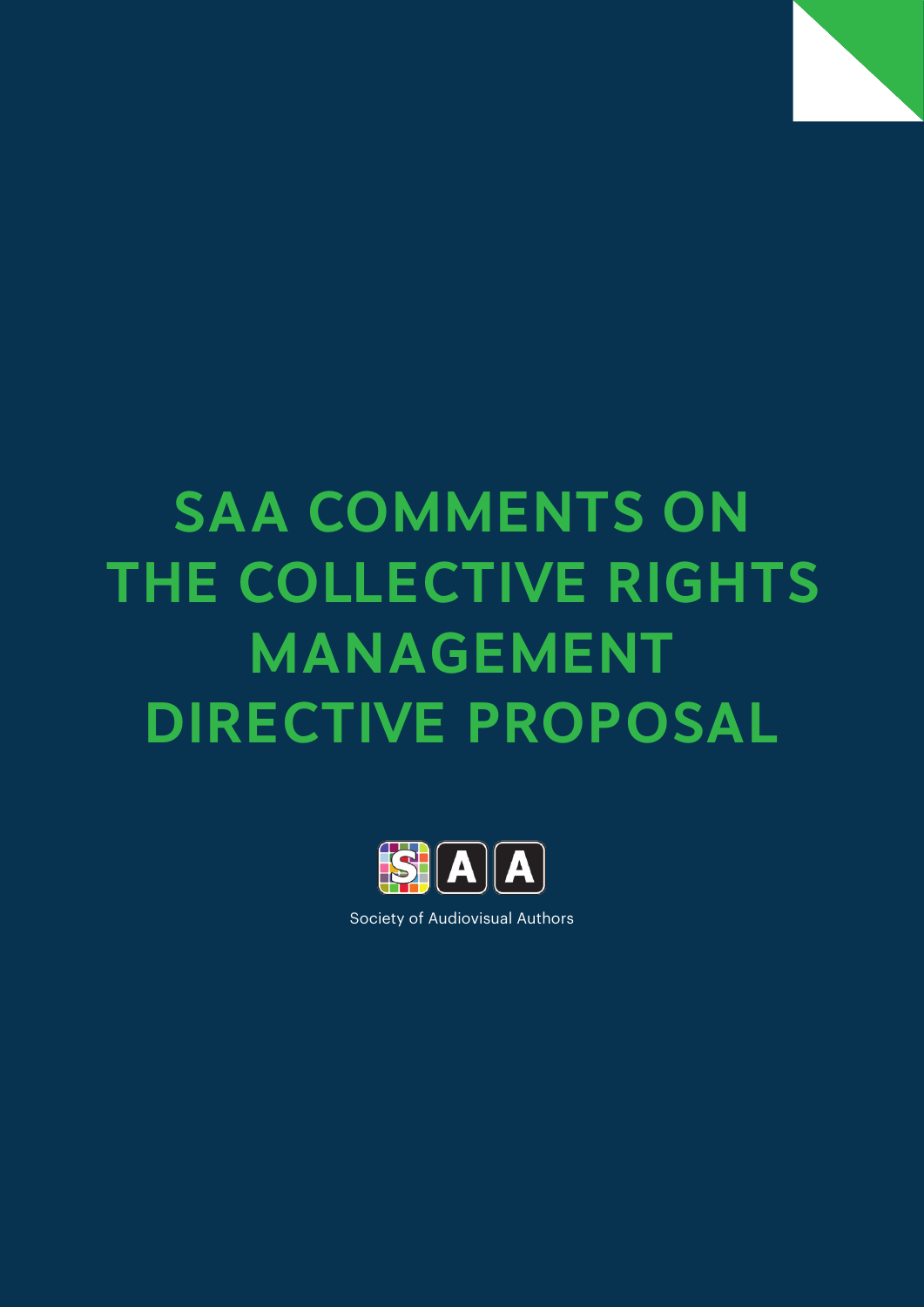# EXECUTIVE SUMMARY

This paper only deals with titles I, II, IV and V addressing all collective management organisations (CMOs). SAA will therefore not comment on title III on the online multi-territorial licensing of musical works.

The SAA is positive on European regulation of collective rights management which pursues **governance, accountability and transparency objectives**. This is an opportunity to create a level playing field in Europe and contribute to **enhancing trust and confidence in CMOs**. The SAA is committed to working with the Commission, the European Parliament and the Council to achieve these objectives.

The Commission's proposal as it stands today falls short of reaching these objectives: drafted in the absence of any consultation with audiovisual authors' societies, it is very much inspired by music and does not take into account the **great diversity of CMOs in Europe** serving different rightholders in different sectors and administering models other than voluntary collective management. It also ignores existing monitoring and supervision mechanisms at national level that pursue the same objectives.

The Commission's proposal therefore raises serious concern as to the respect of the **cultural diversity, proportionality and subsidiarity principles**. The above-mentioned concerns add to an overly detailed approach to the internal functioning of CMOs as well as transparency criteria and tools that neither leave room for national level implementation nor for other practices pursuing the same objectives.

The SAA therefore suggests clarifying the objectives of the regulation and proceeding with a thorough examination of the proposed provisions in light of the proportionality and subsidiarity principles. This should lead to more focused provisions, in particular on the organisation and governance of CMOs and on transparency to **give CMOs and Member States more flexibility on the approaches and tools they can use to fulfil the directive's objectives.**

This document makes concrete proposals on the different chapters of the text to achieve this objective of a better balance. It also suggests **enlarging the scope of the text to include obligations on users and to cover all entities engaged in collective rights management activities** in the EU (independently of their country of establishment) and commercial entities that compete with traditional CMOs. This would at least ensure fair competition, proper information and transparency to all rightholders.

# INTRODUCTION

#### **The Society of Audiovisual Authors**

The Society of Audiovisual Authors (SAA) is the European grouping of collective rights management organisations who deal with audiovisual authors' rights. It gathers **25 societies** in 18 European countries who together represent more than **120,000 film, TV and web screenwriters and directors**. Established in 2010, the SAA's main objectives are:

 $\rightarrow$  To defend and strengthen the economic and moral rights of audio visual authors (screenwriters and directors);

 $\rightarrow$  To secure fair remuneration for audiovisual authors for every use of their works;

 $\rightarrow$  To develop, promote and facilitate the management of rights by member societies.

To present the situation of audiovisual authors and their collective management organisations (CMOs) in Europe, the SAA published a **White Paper on Audiovisual Authors' Rights and Remuneration in Europe** in 2011 which was the first comprehensive survey ever made on audiovisual authors' rights and remuneration management in Europe. Based on the analysis, reflection and joint efforts of SAA members, this document highlighted existing problems and presented solutions building upon the experience and know-how of its members.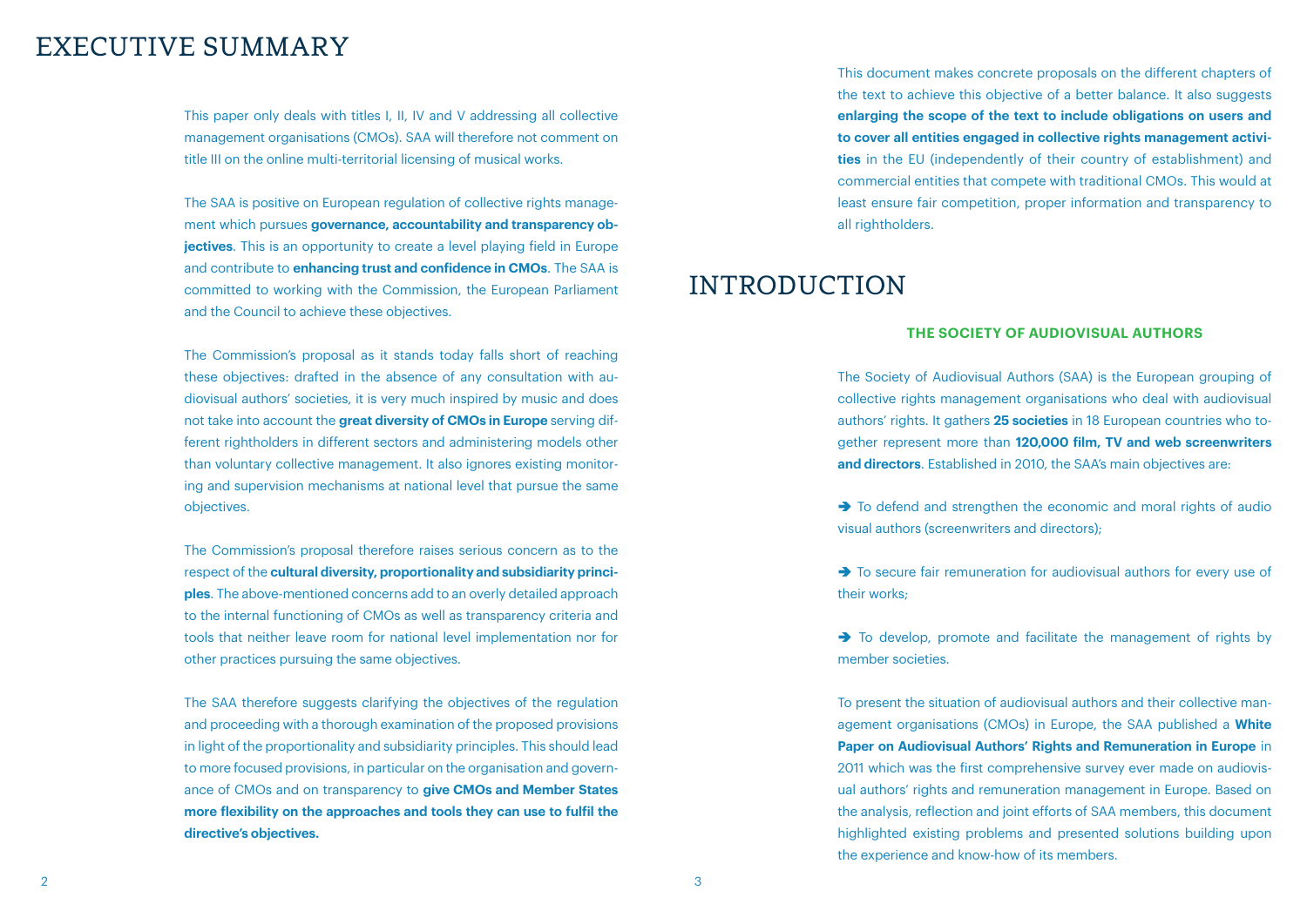## **THE COLLECTIVE ADMINISTRATION** OF AUDIOVISUAL AUTHORS' RIGHTS IN EUROPE.

 $(1)$  CISAC.<br> $(2)$ See table page 21

Audiovisual authors' repertoire accounts for the second largest collec tions after music: € 442 million, 9.6% of the royalty collections for au thors in Europe in 2010 $\scriptstyle\rm (1)}$ .

**" There is no single model for CMOs administering screenwriters' and directors' rights"**

Audiovisual authors' societies emerged as a result of the desire of au diovisual authors to group together so their rights and repertoires could be collectively managed. However, there is no single model for CMOs administering screenwriters and directors rights<sup>(2)</sup>. Here are the main features of SAA's members:

 **Umbrella organisations** like Copyswede (SE) and Kopiosto (FI) in Nor dic countries have been established by several rightholders' organisa tions who represent different repertoires; they have developed extended collective licences together;

 **Multi-repertoire societies** like SIAE (IT), SGAE (ES), SABAM (BE) and SPA (PT) represent authors from all repertoires (musical, audiovisual, lit erary and visual arts);

→ SACD and Scam (FR/BE), DAMA (ES), SSA (CH) and EAAL (EE) represent both **screenwriters and directors**. In the UK and the Netherlands separate organisations exist (Directors UK and VEVAM for directors and ALCS and LIRA for all categories of writers);

Some CMOs group audiovisual authors with other categories of **rightholders**: VG Wort (DE) and Literar-Mechana (AT) represent all cat egories of writers and book publishers; VDFS (AT) represents directors and actors; Suissimage (CH) and ZAPA (PL) represent audiovisual au thors and producers.

These CMOs administer several categories of rights for audiovisual au thors, depending on their national legal framework and position in the audiovisual sector.

**RIGHTS MANAGED BY SAA MEMBERS IN 2011** 



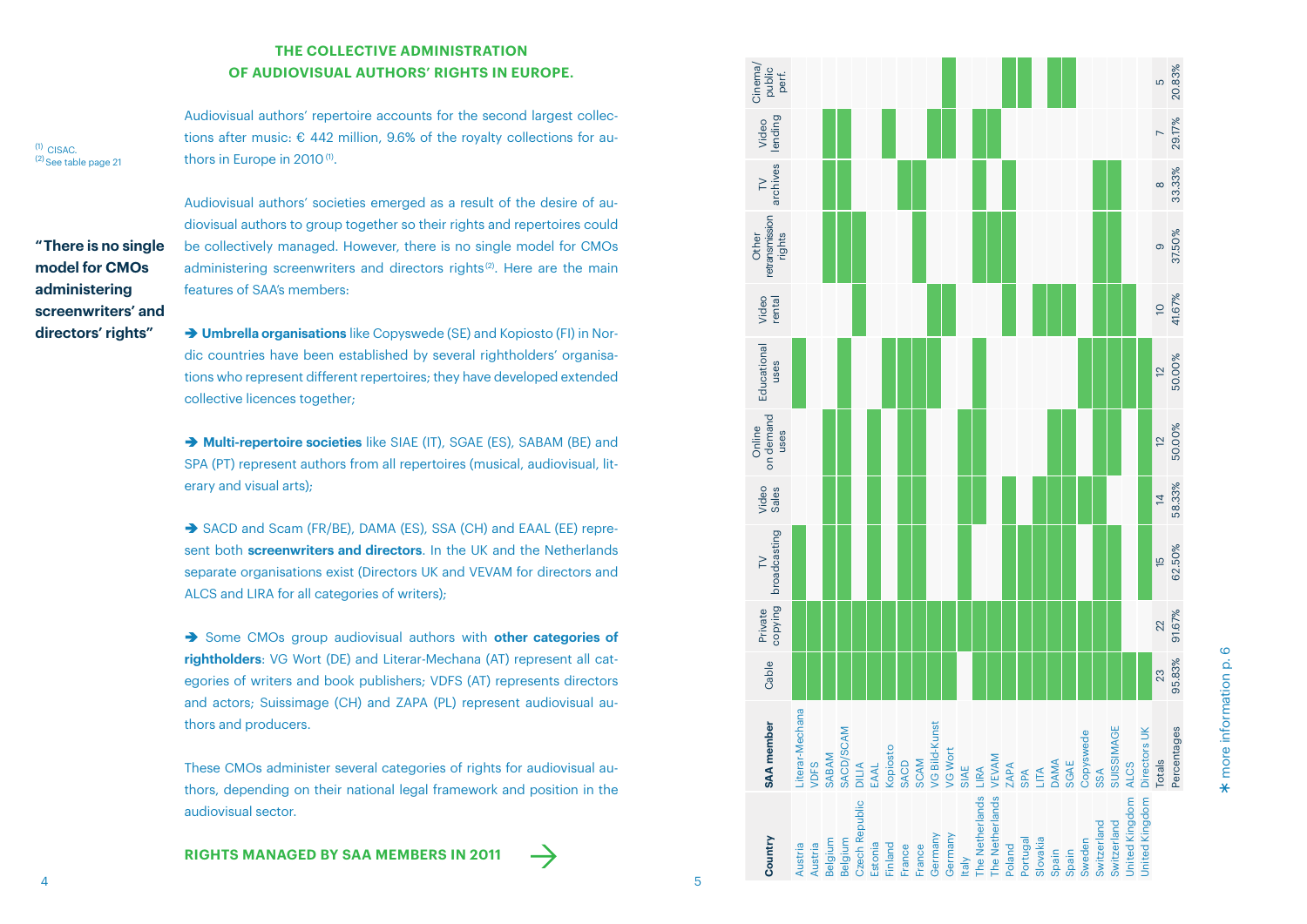#### **Audiovisual authors' CMOs ensure fair remuneration**

#### $\ast$

collectively administered all over Europe in application of the 1993 Cable and Satellite Directive;

**The cable retransmission right** is

**Private copying** schemes are in place in all SAA countries (not in the UK but British audiovisual authors benefit from the private copying of their works collected in the other countries);

Whether by law or agreement. **broadcasting rights** are collectively managed by a majority of SAA members. These rights generate a very important source of income for audiovisual authors;

**Online/on-demand rights** cover both the online transmission of broadcasting and new online services. Handling these rights makes it possible for SAA members to adapt their agreements with broadcasters to include the online use of programmes. However, despite the efforts of audiovisual authors' CMOs, agreements with internet players are

rare. Money collected for audiovisual authors for this group of rights is currently very low;

**The rental right** which is subject to an unwaivable right to equitable remuneration according to the 1992 Rental and Lending Rights Directive is administered by less than half of SAA members (the Directive didn't provide for the mandatory collective administration of this right);

**Other secondary uses** such as public performance rights (broadcasting in hotels, bars, etc.), lending rights, educational uses and archive uses are collectively managed by a number of SAA members;

Theatrical exhibition is only collectively administered in Spain and Poland for audiovisual authors.

There is absolutely **no harmonisation of the collective management of audiovisual authors' rights**. In contrast, in the music sector the vast majority of rights are collectively managed.

**"Audiovisual authors have created or joined CMOs to balance their lack of a strong individual bargaining position vis-à-vis producers"**

**" The European Parliament has recently called for a ban on buyout contracts"**

Current contractual practices like buy-out contracts (one-off payments for the transfer of rights with no further remuneration based on the exploitation of the work) are imposed on audiovisual authors by producers in many European countries. This prevents these authors from receiving fair economic returns from the exploitation of their works.

Audiovisual authors have created or joined CMOs to balance their lack of a strong individual bargaining position vis-à-vis producers (reinforced by a presumption of transfer of rights to the producer in many countries) and to ensure fair remuneration for the use of their works. CMOs act as a counter weight to the global oligopoly of vertically integrated transnational entertainment giants. In this way, they offer a scheme of rights management that better respects the specific interests of authors and thus promote cultural diversity.

In order to create an equitable European internal market for the digital dissemination of audiovisual works, the SAA has proposed the introduction of an **unwaivable right to remuneration for the making available of audiovisual authors' works**. Following the European Commission Green paper on the online distribution of audiovisual works, the European Parliament has recently called for a ban on buyout contracts (3), confirming that they contradict the principle of a fair and proportional remuneration. It also called for audiovisual authors to be provided with an unwaivable right to remuneration for all forms of exploitation, including the making available of audiovisual works.

The SAA is convinced that the best means of guaranteeing this right to remuneration is to uniformly entrust it to CMOs. The organised power of a CMO assures its members of a better bargaining position to defend their rights. This is why we support the idea of a European directive that addresses the collective management of authors' rights: it will contribute to enhancing trust and confidence in CMOs and their capacity to **represent, defend and guarantee fair remuneration to audiovisual authors** in an international, digital and fast-changing environment.

(3)European Parliament resolution of 11 September 2012 on the online distribution of audiovisual works in the European Union (paragraphs 44 to 50).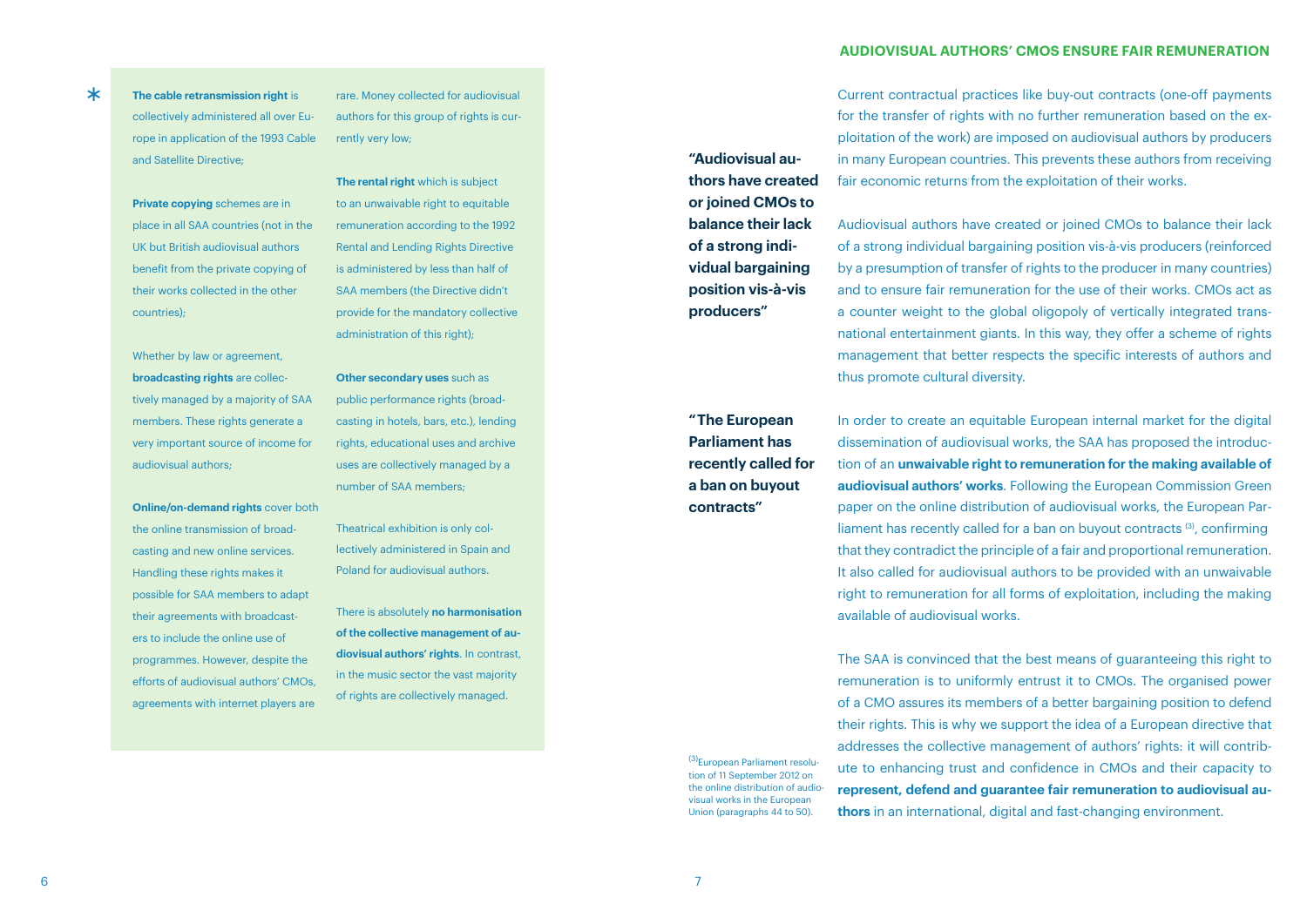# General comments on the proposal for a directive

**" The SAA welcomes the proposal and supports its objectives"**

The SAA welcomes the proposal for a directive on collective management of copyright and related rights and multi-territorial licensing of rights in musical works for online uses in the internal market (hereafter the proposal for a directive) and supports its objectives of **best governance, transparency and accountability**. Audiovisual authors' CMOs have been created by and for authors and are run by them: creators are their source and their only raison d'être. It is therefore their duty to best serve them.

However, as it stands, the Commission proposal raises a number of **questions and concerns** that have to be clarified or resolved before it can be considered a useful tool for audiovisual authors and their CMOs.

#### **A proposal very much inspired by music ...**

**" The impact assessment only studied the music sector"**

The proposal for a directive is based on the practice and situation of CMOs in the field of music. The collective administration of voluntarily transferred exclusive rights is taken as the model in an environment in which music CMOs manage all or almost all authors' rights. This situation allows music authors' CMOs to deliver online multi-territorial licenses, which is not possible for many audiovisual authors' CMOs in their current position.

This is the result of an impact assessment that only studied the music sector and ignored all other sectors. The music-only impact assessment logically highlights interconnected operational objectives in the two areas of intervention (functioning of CMOs on one hand and multi-territorial licenses on the other). These interconnected operation objectives are then extrapolated to all non-musical CMOs.

In addition, the proposal for a directive codifies **Commission competition decisions and CJEU case-law generated by music sector cases** and applies them to all CMOs without taking into account their specific legal, economic and market environment as any competition case would do.

## **... Which seems to ignore other models of collective rights management ...**

Outside the music sector, much of the work of CMOs concerns the administration of **legal licences, rights to remuneration, extended collective licences** and other collective rights management models. These are regulated by law and hence differ from voluntary collective licensing of exclusive rights. Most of these other models originate in pieces of legislation that are **policy decisions in the field of culture, a competence of the Member States**.

The aforementioned models do not require express consent from rightholders that could be documented a priori (as an example, extended collective licences cover rightholders who are not known when the licence is delivered). CMOs that mainly administer these regulated models are therefore not organised in the same way as CMOs that administer voluntary collective licences based on express consent. Measures of collective rights management that have been taken by Member States as an embodiment of their cultural sovereignty must be respected.

## **...  And existing external monitoring and supervision mechanisms**

A number of European countries have developed authorisation, monitoring and external supervision mechanisms to ensure the proper functioning of CMOs established in their territories. These pieces of legislation **pursue the same objectives as the proposal for a directive** but in a different way that is not addressed by the proposal. Will a level-playing field be achieved if these two sets of regulations are maintained in these countries while CMOs established in other countries "only" apply the directive? Shall supervision authorities monitor the CMOs they have authorised or shall they monitor the CMOs that do business in their country?

**"culture, a competence of the Member States"**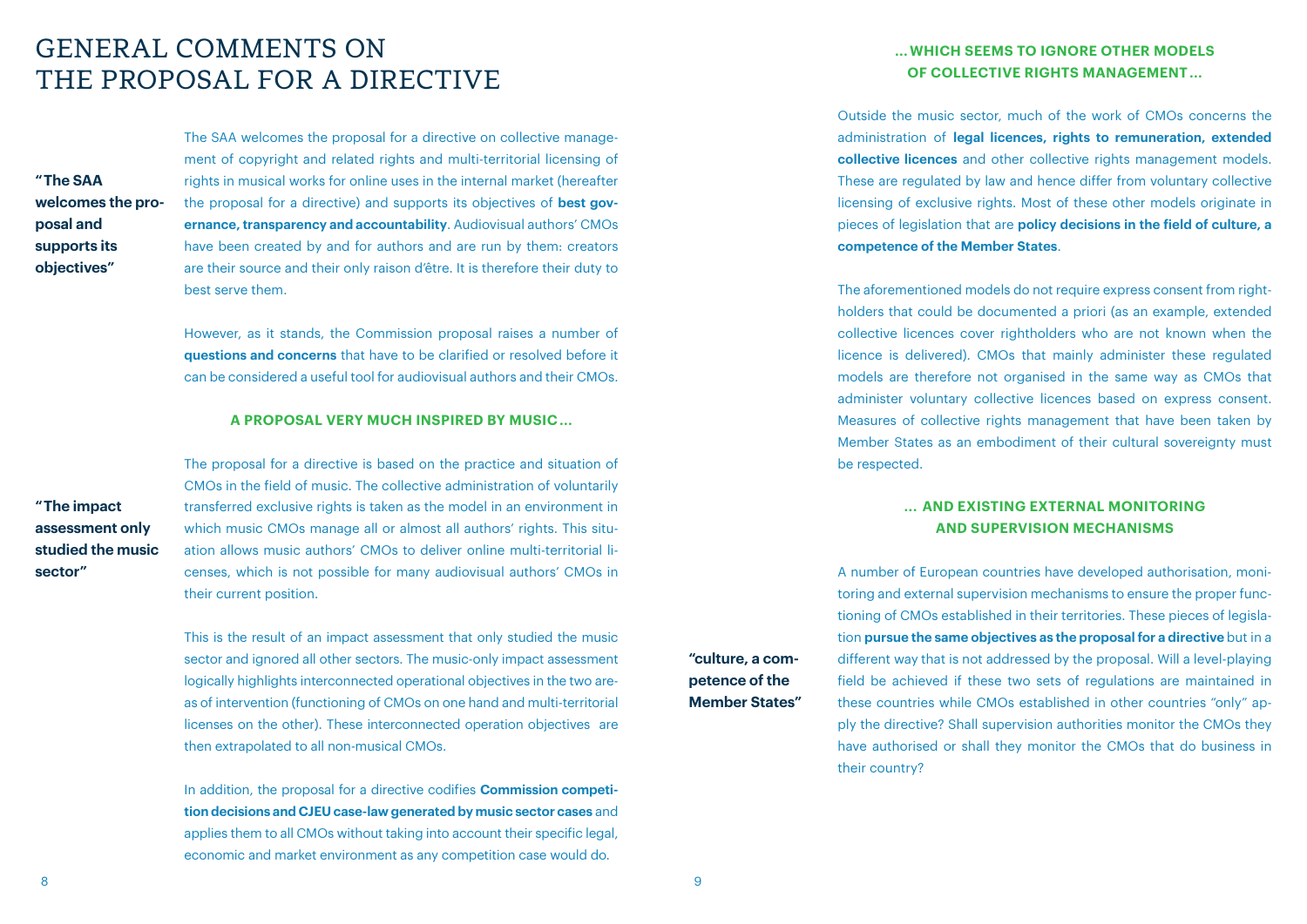# **Are cultural diversity, proportionality and subsidiarity principles respected ?**

**" overly detailed approach to the internal functioning of CMOs and transparency criteria and tools"**

**" Collective Management Organisation not Collecting** 

**Society"**

From a cultural diversity perspective, the proposal is disappointing. The Commission considers CMOs merely as service providers and does not distinguish between creators and other rightholders. The abovementioned concerns add to an overly detailed approach to the internal functioning of CMOs and transparency criteria and tools. This leaves no room either for the implementation at national level or for other practices pursuing the same objectives, raising questions over the respect of cultural diversity, proportionality and subsidiarity principles.

The SAA believes that, as it stands, the proposal does not respect these principles but is committed to working with the European Parliament, Commission and the Council **to improve the text in the below mentioned areas, thus achieving a better regulation.**

# Specific comments

#### **SCOPE**

The proposal for a Directive addresses "collecting societies". This is a misleading expression which reduces the tasks of collective management organisations to only one: the collection of income. It ignores three major tasks: the negotiation of licences with users, the distribution of royalties to rightholders and important non-economic functions such as defending and fostering the moral and material interests of their members, notably through cultural and social initiatives. The SAA therefore recommends the adoption of a more meaningful expression for these entities: **"collective management organisations".**

10 11 Recitals 3 and 4 should therefore be reviewed. The proposal does not correctly reflect the nature and mission of CMOs : they weren´t, aren´t and **never will be pure service providers**. It is their very nature to act on a not-for-profit basis as trustees for their members and to provide license solutions on a repertoire scale for users. These features are valuable for rightholders, users of rights and the public alike and must be taken into account in any regulation.

**" defending and fostering the moral and material interests of their members"**

The proposal limits the application of the directive's provisions to traditional CMOs. New entities engaged in rights management activities that most often deal with Anglo-American repertoire and other commercial entities that compete with CMOs in certain markets are not covered. This would create an imbalanced playing field to the detriment of the CMOs' mostly European repertoire.

The proposal for a directive should take the opportunity to create a true level playing field between CMOs and commercial rights agencies. Every entity that engages in the mass licensing market should be bound by the same rules. Unfortunately, the current situation sees CMOs in many European countries being efficiently regulated by national copyright laws, while commercial rights agencies are free to operate under the general civil law regulations or even from outside the European Union. This situation creates a market distortion in all areas of licensing where CMOs are no longer monopolists.

In order to secure a level playing field the proposal for a directive should force the Member States to tie regulations on licensing (like the obligations to publish tariffs and to obey to the principle of equal treatment) to the fact that a licensing entity has a dominant market position, irrespective of its status as CMO or commercial agency. **Transparency, good governance and accountability requirements should at least be imposed on these commercial entities too**.

Equally regrettable is the fact that the directive takes no action to foster **one-stop-shop licensing solutions**. When the general copyright debate is all about removing obstacles to fast, cheap and efficient licensing solutions the question arises, why we can`t find anything in the draft that addresses this goal? Even the chapter on the multiterritory licensing of music online only aims for a few-stop-shop.

**"create a true level playing field between CMOs and commercial rights agencies"**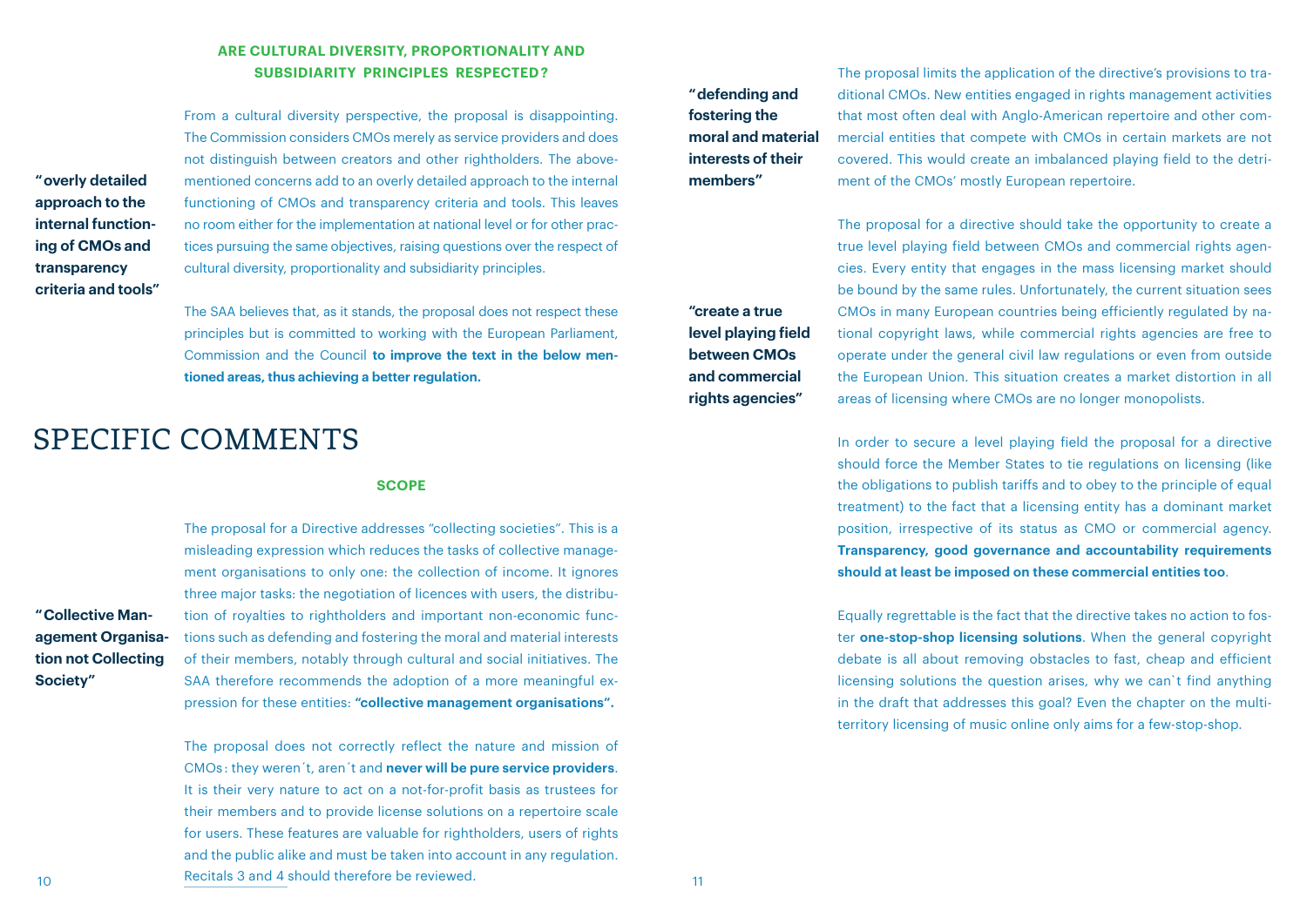In order to facilitate European wide one-stop-shop licensing solutions we see two simple, but promising approaches the directive could aim for:

# **" facilitate European wide one-stopshop licensing solutions"**

**O** The proposal for a directive should introduce an official procedure that any group of entities engaged in mass licensing could enter when an interest in combining repertoires is articulated. This legal procedure should prevail over the general competition rules. Otherwise, any attempt to create a one-stop-shop via cooperation between CMOs is prevented from the start by the "CISAC" case ruling that only allows bilateral negotiations.

 Another move in the right direction would be the creation of a **European Arbitration Court.** This court would be responsible for dealing with users' complaints against multi-territory tariffs of CMOs. Without such a European solution, Europe-wide tariffs do not stand a chance because such a tariff would be subject to examination by independent national courts. The result of several national court cases that deal with one European tariff will never be congruent and that would be the natural end of a European tariff. Therefore, harmonization of the administration of justice would be needed to facilitate multi-territory licenses and tariffs.

Finally, the proposal only addresses CMOs established in the Union. Does this mean that the directive would not be binding for **CMOs located outside the EU** even when they operate in the EU, or is it left to Member States to regulate these CMOs? To avoid CMOs or subsidiaries circumventing the obligations provided for in the directive by setting up outside the EU, the directive should apply to all CMOs active in at least one EU Member State.

#### **Membership**

Article 5.2 empowers rightholders by giving them the right to authorise the CMO of their choice to manage the **rights, categories of rights or types of works** for the Member States of their choice. It fails, however, to indicate who should define these rights, categories of rights and types of works.

This provision is inspired by the GEMA decisions of the European Commission. These require music societies to give their members the right to assign their rights either in their entirety or by dividing them by category. The decisions have defined categories of rights in relation to musical works. What about categories of rights in other sectors? Does the Directive assume that the GEMA categories should apply in other sectors or is it left to Member States or even to each CMO to decide?

**"societies should remain free to combine the rights, rightholders and works they need to fulfil their mission"**

(4) In the chapter dedicated to collective management in "European Copyright Law, A Commentary" edited by Michel M. Walter and Silke Von Lewinski, Anke Schierholz considers that the accepted standard is one calendar year.

As far as the collective management of audiovisual authors' rights is concerned, it is important to consider the great diversity of societies (as highlighted in the introduction) as well as the different combinations of rights, rightholders and works that they manage and the diverse origins of their mandates (by law or authorised by rightholders). Taking this into account, SAA recommends that no uniform categories of rights apply in this sector and that societies should remain free to combine the rights, rightholders and works they need to fulfil their mission according to their legal, cultural and economic environments and traditions.

Article 5.3 provides rightholders with the **right to terminate their authorisation or to withdraw rights from a CMO** upon serving notice within a period not exceeding 6 months, including a possible effect at the half-way point of the financial year. This provision could be problematic, in particular in relation to users whose licences are for 3 to 5 years. Frequent changes in the repertoire represented by the CMO can breach the legal certainty and security that users expect. One year is generally considered the standard<sup>(4)</sup> as it provides the balance between maintaining low management costs and providing reasonable legal certainty to users. The SAA recommends that, if the 6 month notice period is to be maintained, then it shall only take effect at the end of the financial year.

In addition, this paragraph does not set any limit to the entry and withdrawal possibilities of rightholders. This could lead to potential abuses of this right with a risk of destabilizing the CMOs and consequently breaking the legal security granted to users. CMOs should be able to set up rules that would **prevent abuse, such as limiting entrance and withdrawal** to and from a society to no more than 3 times.

**should apply to all CMOs active in at least one EU Member State"**

**" the directive** 

 $12$  and  $13$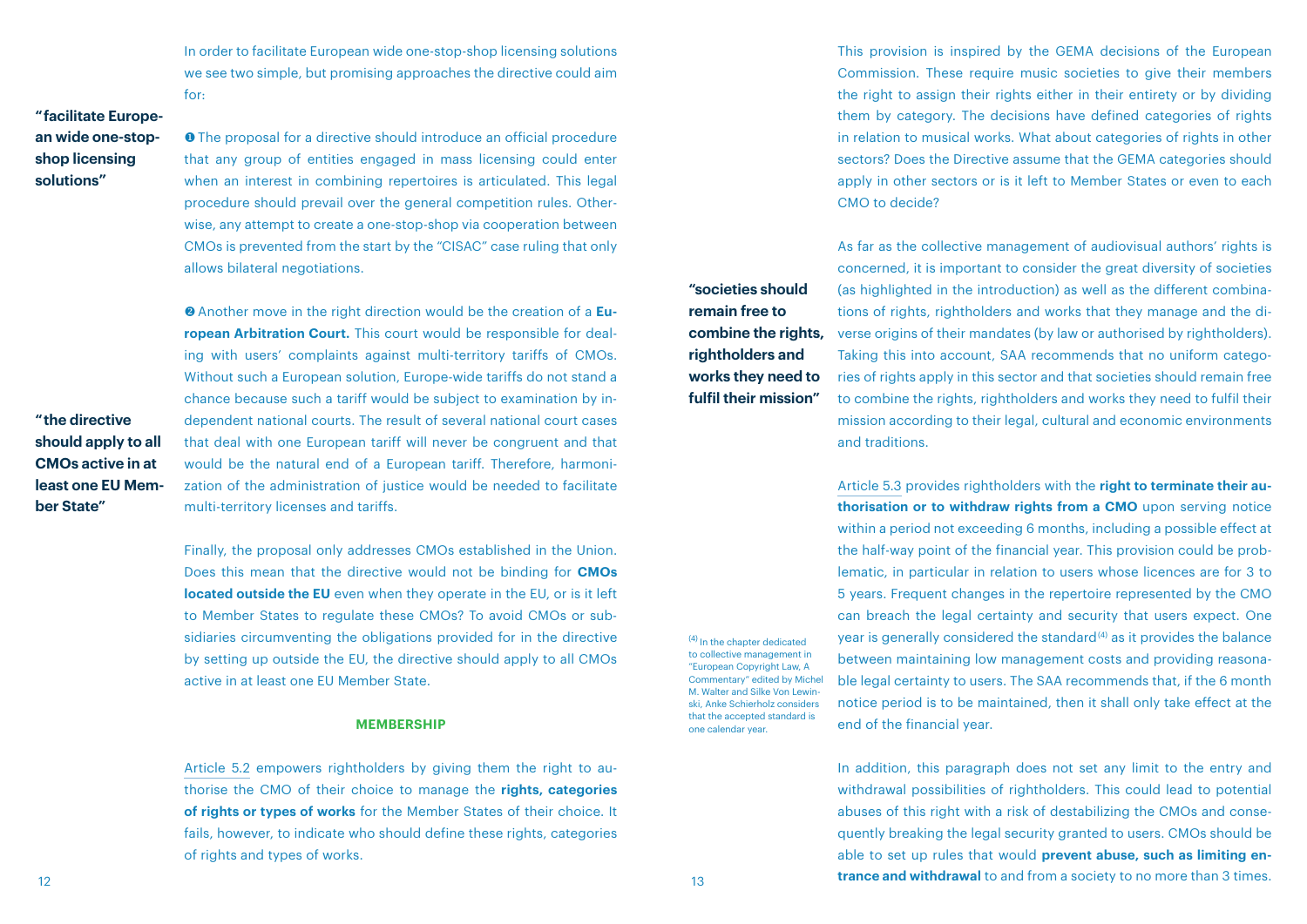Article 5.6 requests that rightholders give **express consent** specifically for each right or category of rights or types of works which they authorise the CMO to manage. This provision does not work for CMOs who mainly administer legal licences, extended collective licences and other **collective rights management models regulated by law**: in these cases, there is no express authorisation by rightholders but an authorisation by law to collect for certain categories of rightholders. This provision needs to be reviewed to take these situations into account.

### **Organisation and governance**

Good governance and the achievement of best practice should be paramount for any commercial organisation, and no less so for CMOs. SAA is in total support of moves to promote and **ensure good governance practices for CMOs and other organisations handling rights.** SAA members are all currently reviewing their governance structures with these principles in mind. We are therefore strongly supportive of the objectives of the proposal for a directive. The interests of CMOs individually and collectively are best served by the application of good governance across the entire sector.

**" There are no costs in a CMO that do not get paid by the members "**

As member-driven organisations governed by their members through elected directors of the board it is important to bear in mind that additional governance and compliance costs, whether via a regulatory or self-regulatory approach, will be costs that result in higher management fees for rights. There are no costs in a CMO that do not get paid by the members in one way or another. It is therefore critical to ensure that the obligations in the proposal for a directive are proportionate to achieve its (valid) objectives and do not lead to unnecessary costs or over-regulation.

14 15 The SAA understands and agrees with the objectives behind articles 7 CMOs always have to balance the flexibility afforded to the member in terms of membership and rights with the ability to issue blanket licences of rights to licensees. The proposal for a directive **must not compromise the ability of the CMO to continue, with its members and board, to decide the appropriate balance for the society**, based on the categories of rights, types of works and the uses it licenses.

**" a CMO is controlled by its members and managed according to the principles and goals defined by them "** (general assembly), 8 (supervisory function) and 9 (managers) which are to ensure that a CMO is controlled by its members and managed according to the principles and goals defined by them. However, it seems that, as they stand and taking into account some uncertainties, these provisions enter into too much detail in some respects. The Commission cannot possibly want, as a result of imposing an overly detailed and complex organisation, authors to receive less money than before.

Article 7.8 provides every member with the right to appoint any other natural or legal person as a **proxy** holder to attend and vote at the general meeting in his name. This provision raises two concerns:

 $\rightarrow$  the first one relates to the absence of possible limits to this right. These exist in many CMOs in order to respect the ownership nature of the membership (e.g. no proxy can be given to a non-member), the balance between different categories of members (e.g. no proxy can be given to another category) or to prevent abuse (e.g. no more than a certain number of proxies can be held by the same person);

 $\rightarrow$  This provision aims at providing a tool for members to exercise their participation right when they can't participate in the general meeting, but janores and, in effect, bans other possible tools that pursue the same objective such as postal or electronic voting.

**" Guarantee the encouragement of high participation levels at the general assembly "**

This provision needs to be reviewed in order to guarantee the encouragement of high participation levels at the general assembly but without imposing any specific tool where other practices efficiently fulfil the same objective.

The **supervisory function** as described in article 8 corresponds to the tasks of the boards of directors of most CMOs. However, the proposal never refers to these boards. As a result, it remains unclear if these boards can perform the supervisory function or if the proposal commands that a separate body be established. The SAA would recommend that, as long as the CMOs' boards fulfil the conditions set out in article 8, they be considered as exercising the supervisory function.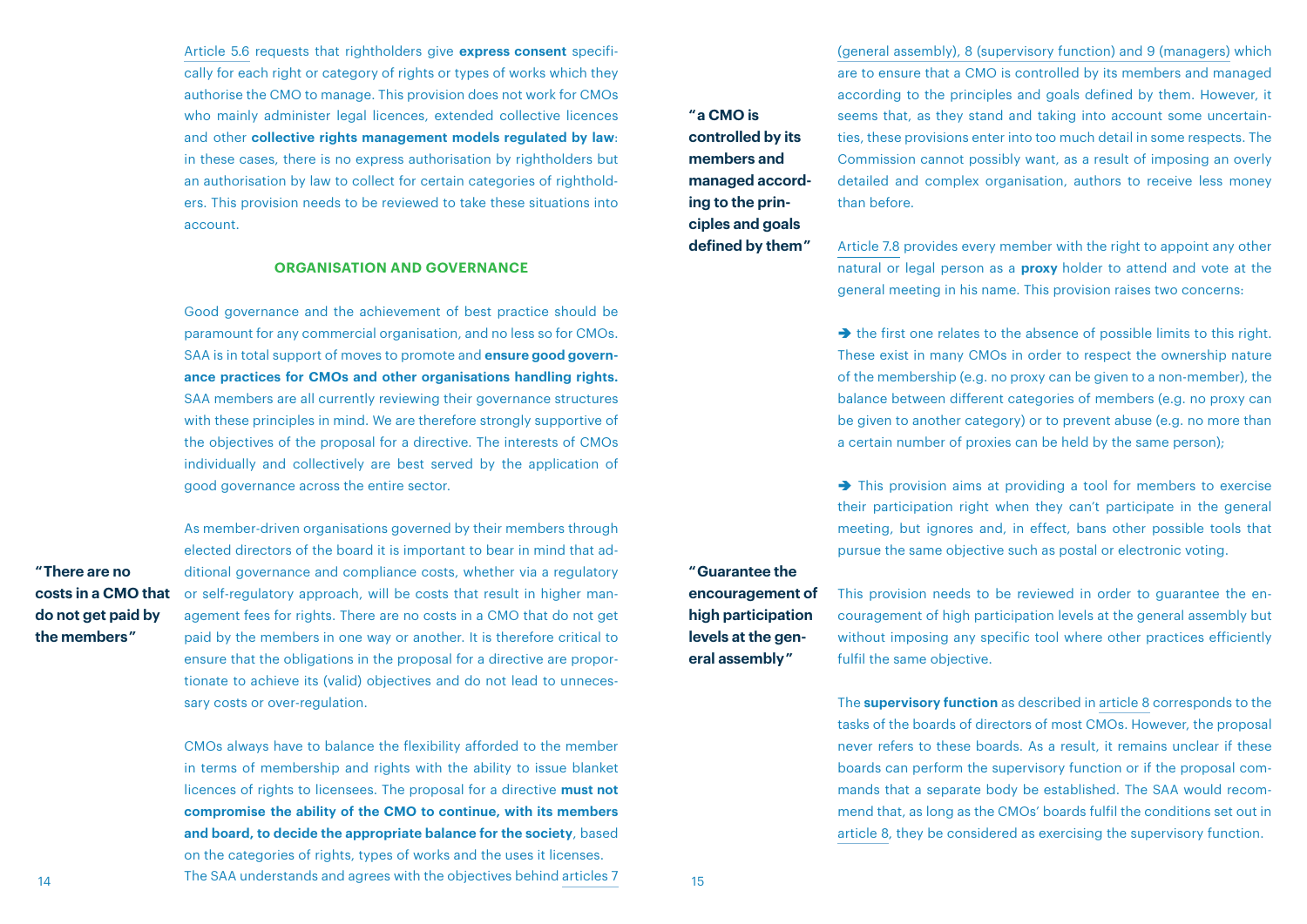There is a specific problem with the definition and use of "**director**" in the proposal. This is a very generic definition that covers four distinct groups of individuals:

- Any individual managing director;
- Any member of the administrative board:
- Any member of the management;
- Any member of the supervisory board.

Because **the definition embraces members of the management team** it raises the possibility that decisions about members of the management that would normally be taken by the board, would become decisions for the wider membership through the general meeting (see Article 7.4). We do not believe this is the appropriate and effective way for such decisions to be taken and we seek further clarification of the intention behind this definition.

In addition, in a world where decisions have to be taken rapidly, giving exclusive jurisdiction to the general meeting on daily management issues could result in delays that would weaken the organisation, by forcing them to wait for the annual meeting to take a decision. Organizing several general meeting in a year is materially and financially impossible.

#### **Management of rights revenue**

The principle of separation of the rights revenue from the assets of the CMO set out in article 10.2 sounds fair and forms part of sound accounting practices. However, drafted in general terms, it raises a question as far as cash flow is concerned: does it prevent the CMO from using rights' revenue to finance its activities before it is able to distribute and deduct its management fees? Does it mean that a CMO has to finance its activity with a bank loan if it doesn't have its own significant assets? Does it mean that separation applies to bank accounts too? To avoid these excessive interpretations, the SAA recommends that this provision be clarified as an **accounting separation principle**.

Article 11.2b aims to ensure that rightholders who have terminated their authorisation or withdrawn their rights from a CMO continue to have **access to the social, cultural or educational services** funded through deductions from rights revenue. It is difficult to understand the justification for such continued access to solidarity funds by rightholders who have decided to breach this solidarity by leaving the society. It has to be clarified which types of social, cultural and educational services are concerned by article 11.2b (pension schemes for example) so that it does not unnecessarily upset the balance of all the services provided.

**"Additional objective reasons for non-attainment of high-diligence standards"**

Article 12 sets up some distribution rules: it provides for an obligation to regularly and diligently distribute and pay amounts due to all rightsholders represented by the CMO. It has to be mentioned here that CMOs do not directly pay all the rightholders they represent. Some of them are represented through another CMO who in turn pays them. The Nordic model does not fit into this description either as Nordic CMOs often do not pay all the rightholders they represent directly. It has to be clarified that the obligations set out in this article only apply with respect to rightholders directly paid by the CMO.

The Directive sets up a **high diligence standard of 12 months for distribution** to rightholders but assumes that there can be objective reasons why the standard cannot be met (e.g. delay in users' reporting, difficulty in the identification of rights or rightholders, or the matching of information on works with rightholders). However, there are objective reasons missing i.e. disputes with users, court cases and non-attainment of minimum distribution thresholds. These should be added.

Some countries provide for periods shorter than 5 years (e.g. Austrian law, 3 years) and others for longer periods (e.g. French law, 10 years) before rights revenue can be considered **non-distributable** and therefore used for other purposes. The proposal is looking to harmonise this period, but without prejudice to the right of rightholders to claim such amounts. This is a problem for CMOs administering rights revenue on a claim basis: for these societies, it is difficult to take decisions on rights revenue due to unknown rightholders if they retain the right to claim without any limit. If **the periods for distribution and** 

**" Balancing good governance and reactivity and speed of decision making "**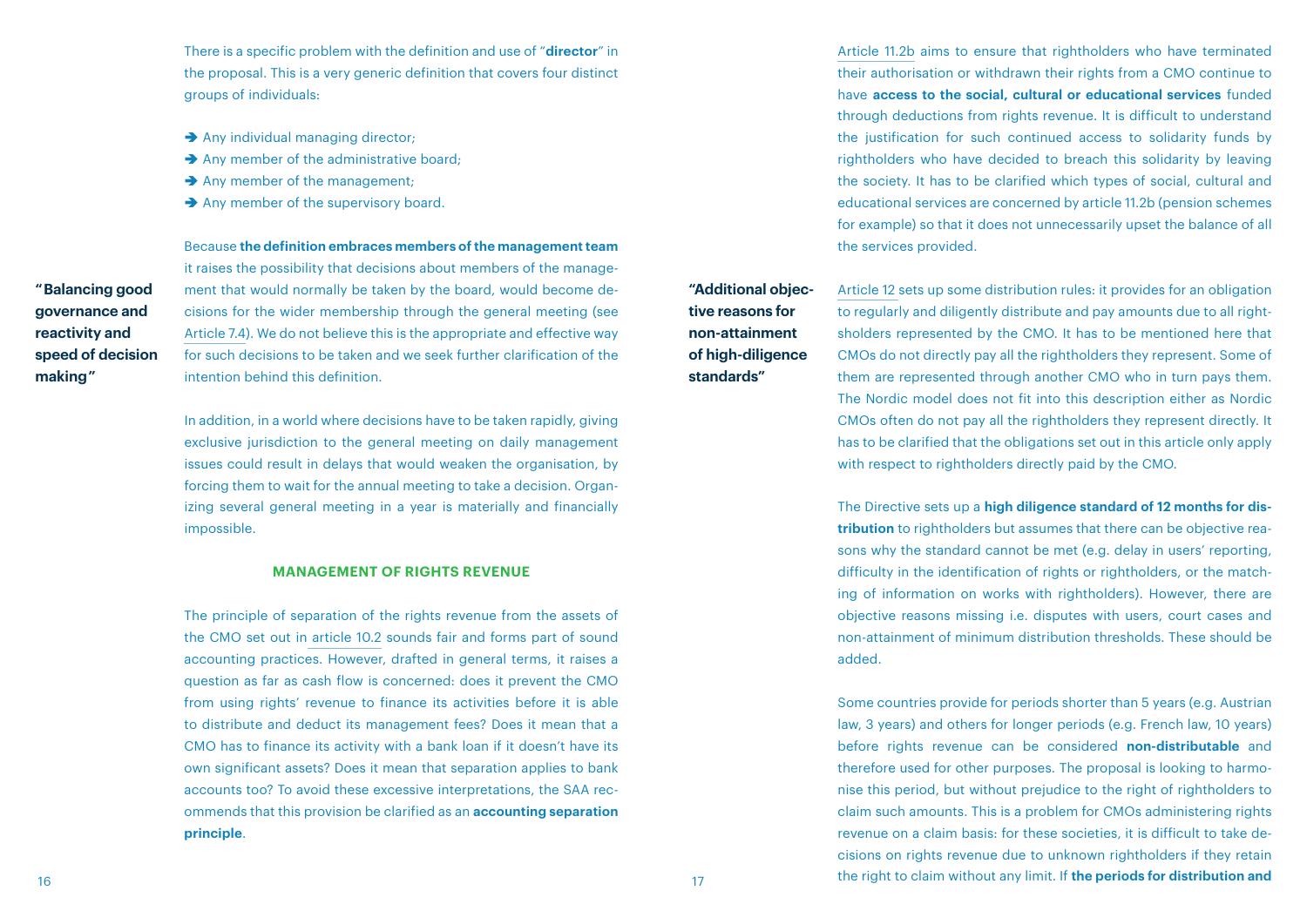**claims are not identical**, the only solution is to make provisions or reserves for possible claims until the claim period expires. This can lead to significant amounts of money being held in reserve (a frequent criticism of CMOs). All the consequences of such a provision should be carefully analysed. As it stands, it is understood that the proposal does not want to harmonise the claim period but leaves it to civil law or possible lex specialis in Member States.

## **Relation with users**

The proposal for a directive addresses CMO´s obligations vis-à-vis their members in detail. In contrast, the equally important relation between CMOs and users is dealt with only marginally in Chapter 4, Article 15. This lack of political will on the side of the Commission is deplorable not least because a well balanced regulation in this part would benefit the rightholders a good deal more than some of the regulations in the other Chapters. The current Chapter 4 should therefore **strike a better balance between CMOs and users' obligations.**

**"The quality of users' reporting is essential for CMOs' to carry out accurate and timely distribution"**

The quality of users' reporting is essential for CMOs' to carry out accurate and timely distribution to rightholders. Users should therefore comply with high-level industry data transfer standards in this field, including the use of international identifiers.

Article 32 on **licensing terms for online services** (currently in the title dedicated to multi-territorial licensing of online music) would be useful as a general provision for all CMOs.

Too many users try to delay payments by using all possible dispute resolution mechanisms to contest tariffs. There is a need for provisions of **payment in escrow** in order to discourage such delaying processes.

Article 15 refers to the **economic value of the rights in trade** for the determination of tariffs, with no reference to a reasonable remuneration of the rightholders, the global value of the CMO's repertoire or a "high level of protection" which is the aim of all EU directives on copyright.

In principle, holders of exclusive rights can decide for themselves under which (financial) conditions they are prepared to grant permission for the use of their works. When CMO's represent exclusive rights for their members, in most cases, the remuneration is negotiated as a

**"when an author has decided to opt for the collective management of one category of rights, this decision must prevail over any presumption of transfer of rights"**

**percentage of the revenue created by the exploitation of the works**, with a fixed minimum. However, in practice the tariffs are set in negotiations with market parties such as (collectives of) major users or trade organisations that often possess considerable negotiating power. Copyrights don't have a "cost price" in the economic sense of the word; the price comes into being as a result of the aforementioned negotiations in order to associate the authors to the revenue of the exploitations. It is not frequent that the CMO's have a determinant economic position in the negotiations.

The "economic value" of the right is in this respect not a suitable criterion and can only lead to confusion. This provision needs to be reviewed, taking the aforementioned into consideration. It is equally important to consider that when an author has decided to opt for the collective management of one category of rights (by the affiliation contract), this decision must prevail over any presumption of transfer of rights. This is crucial to global legal security for all interested parties and to make sure that the author will get his remuneration through a reasonable and efficient process.

## **Transparency and reporting**

As a general remark, it has to be emphasised that the SAA supports the transparency objective of the proposal: as already mentioned, audiovisual authors' **CMOs have been created by and for authors and are run by them.** It is the CMO's duty to best serve them. A great deal of the information described in the proposal is already required to be disclosed under various national statutory and regulatory requirements and is readily made available by CMOs (5).

The transparency and reporting chapter raises some concerns, mainly due to the **disproportionate degree of details** it requires. In addition, some concepts would have to be translated at national level into operational tools. Taking into account the diversity of CMOs and repertoires, this would not necessarily lead to uniform application,

(5) See the links to the SAA members' annual reports in annex 2.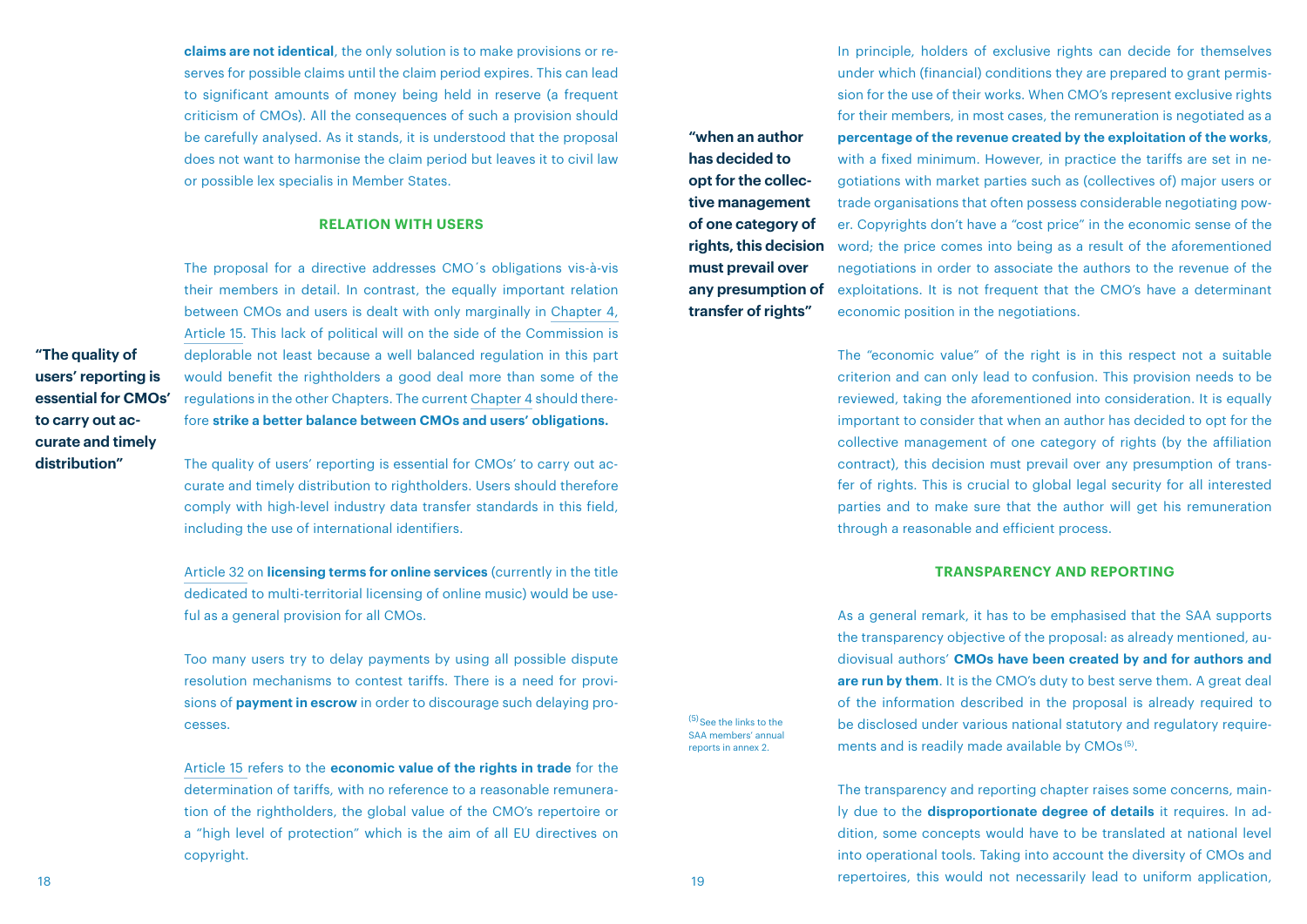nor in diminishing the deductions from member royalties. As a con sequence, the transparency may result in the reduction of revenues paid to authors and rightholders.

We therefore urge the Commission to **undertake consultation and impact assessment procedures on the costs to CMOs** of the provi sions contained in articles 16, 17, 18, 19, 20 to establish how these can be absorbed in the general overheads without increasing the de ductions operated on royalties. Without such an assessment we fear that only big CMOs may be able to cope with such obligations and small organisations would disappear leaving 3 or 4 huge oligopolistic CMOs. SAA members would be ready and willing to work with the Commission on this.

An element of proportionality could be achieved through the possible **exemption of small CMOs** from some provisions of the proposal (in articles 8 and 20) but the criteria set out by the proposal are so low that none of SAA's membership fulfil them despite the small size of some of our member societies.

In conclusion, the adoption of such a proposal for a directive needs further examination and discussion on the articulation of the objec tives pursued and the proposed provisions in light of cultural diver sity, proportionality and subsidiarity principles that any EU regulation should respect.

# **ANNEXES**

**"articulation of the objectives pursued and the proposed provisions in light of cultural diversi ty, proportionality and subsidiarity principles"**

**1. RIGHTHOLDERS REPRESENTED BY SAA MEMBERS** 



 $20$ 

 $\rightarrow$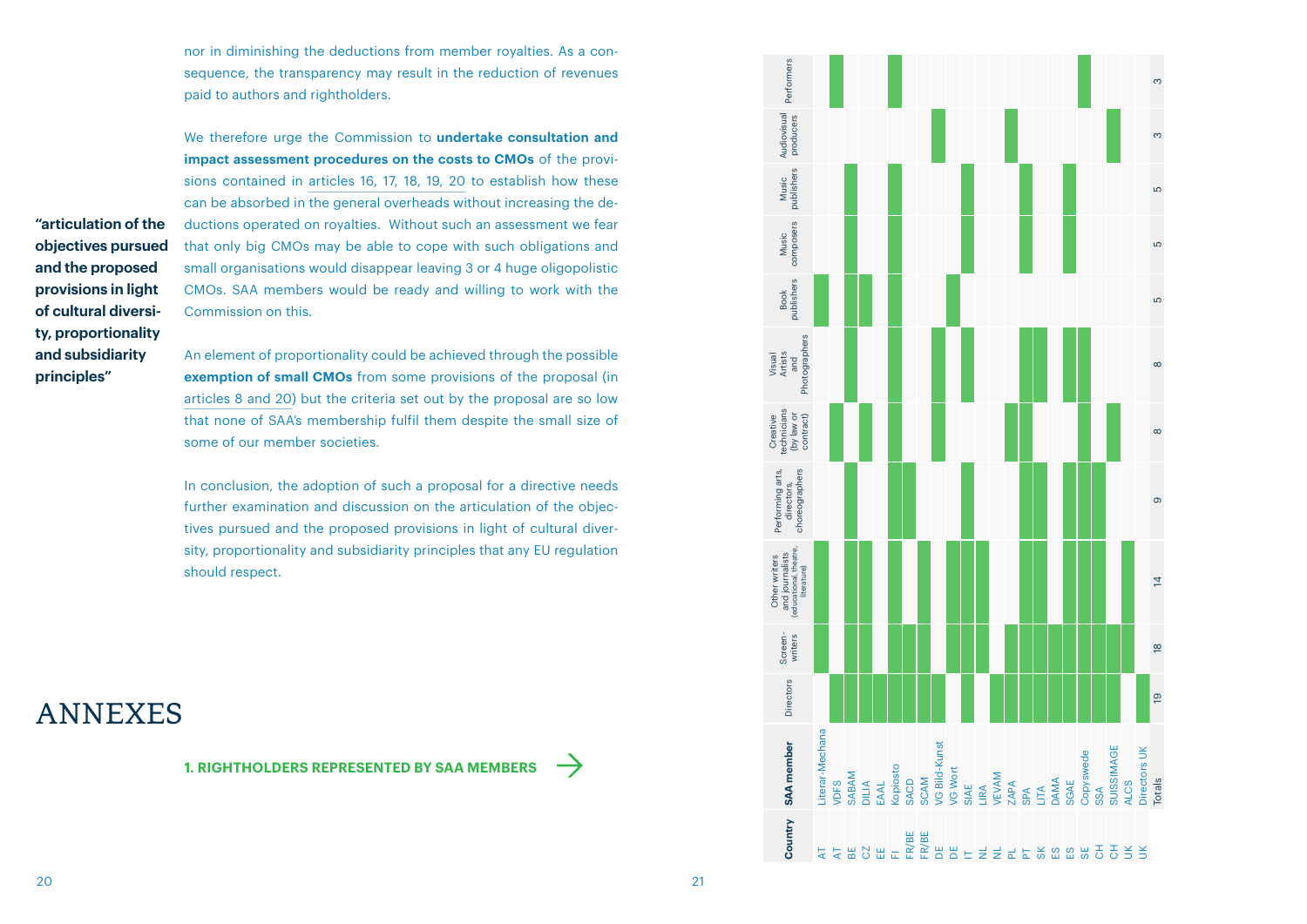2011, nl

# **Austria**

 $\rightarrow$  LITERAR-MECHANA www.literar.at **www.literar.at/dwn/uu/ver/tae/GB\_2011.pdf** 2011, de  $\rightarrow$  VDFS www.vdfs.at www.vdfs.at/files/report\_board\_of\_direc**tors\_2010\_de-en.pdf** 2010, en **http://www.vdfs.at/files/bericht\_des\_vorstands\_ gech\_\_ftsjahr\_2011.pd** 2011, de **Belgium**  $\rightarrow$  SACD/SCAM www.sacd.be www.sacd.be/IMG/pdf/SACD\_DEPLIANT-\_SACD**web.pdf** SACD BE, 2011, fr **www.sacd.be/IMG/pdf/DEPLIANT-SCAM-web.pdf** SCAM BE 2011, fr  $\rightarrow$  SABAM www.sabam.be **www.sabam.be/sites/default/files/Francais/ Main-menu/SABAM/DOWNLOAD/OTHER/ sabam\_ra\_2011\_fr.pdf** 2011, fr **Czech Republic**  $\rightarrow$  DILIA www.dilia.cz **www.dilia.cz/ke-stazeni/?p=ostatni** 2011, cz **Finland**  $\rightarrow$  KOPIOSTO www.kopiosto.fi **http://www.kopiosto.fi/kopiosto/kopiosto/ kopiosto\_in\_brief/en\_GB/kopiosto\_in\_brief/\_ files/78046494573331045/default/kopiosto\_**

# **France**  $\rightarrow$  SACD www.sacd.fr **http://www.sacd.fr/uploads/tx\_sacdresources/r\_ annuel2011.pdf** 2011, fr  $\rightarrow$  SCAM www.scam.fr **http://www.scam.fr/Portals/0/Contenus/documents/rapports\_activite/RapportActivite2011. pdf** 2011, fr **Germany**  $\rightarrow$  VG BILD-KLINST www.bildkunst.de **http://www.bildkunst.de/html/pdf/geschaeftsbericht\_2011.pdf** 2011, de  $\rightarrow$  VG WORT www.vgwort.de **http://www.vgwort.de/fileamin/pdf/geschaeftsberichte/Gesch%C3%A4ftsbericht\_2011\_final\_1. pdf** 2011, de **Hungary**  $\rightarrow$  FILMJUS www.filmius.hu/ **http://www.filmjus.hu/a6\_report/report\_0.htm** 2011, en **Italy**  $\rightarrow$  SIAE www.siae.it **http://www.siae.it/documents/Siae\_Documentazione\_BILANCIOSIAE2011.pdf?740642** 2011, it **Netherlands**  $\rightarrow$  VEVAM www.vevam.org **http://www.vevam.org/uploads/media/Jaarrekening\_\_\_wg\_verklaring\_VEVAM.pdf**

 $\rightarrow$  LIRA www.lira.nl **http://www.lira.nl/uploads/files/file/LIra/ Jaarverslag\_Lira\_%202011.pdf** 2011, nl **Poland**  $\rightarrow$  ZAPA www.sfp.org.pl/pl/zapa **http://www.sfp.org.pl/zapa/pl,dopobrania,e09eef2cc02efd0.html** 2011, pl **Portugal**  $\rightarrow$  SPA www.spautores.pt **http://www.spautores.pt/assets\_live/5962/ relat\_rio\_e\_contas\_2011.pdf** 2011, pt **Romania** → DACIN-SARA www.dacinsara.ro **http://www.dacinsara.ro/fckfiles/file/DARE%20 DE%20SEAMA%20ORDA-2011.pd**f 2011, ro **Slovakia**  $\rightarrow$  LITA www.lita.sk **http://www.lita.sk/files/2011\_Vyrocna\_sprava. pdf** 2011, sk **Spain**  $\rightarrow$  DAMA www.damautor.es **http://damautor.es/memoria.html** 2011, es  $\rightarrow$  SGAE www.sgae.es **http://www.sgae.es/acerca-de/informes-yauditorias/** 2011, es

# **Sweden**

 $\rightarrow$  COPYSWEDE www.copyswede.se **http://www.copyswede.se/wp-content/uploads/2012/08/CS\_ARV\_2011\_eng.pdf** 2011, en **http://www.copyswede.se/wp-content/uploads/2012/08/CS\_FORDELNING\_2011\_eng\_web. pdf** Distribution report, 2011, en **Switzerland**  $\rightarrow$  SSA www.ssa.ch **http://www.ssa.ch/sites/default/files/ssadocuments/rapportannuel\_ssa\_2011.pdf** 2011, fr  $\rightarrow$  SUISSIMAGE www.suissimage.ch **http://www.suissimage.ch/fileadmin/content/ pdf/1\_Portrait/jahresbericht\_fr\_2011.pdf** 2011, fr **United Kingdom**  $\rightarrow$  ALCS www.alcs.co.uk **http://www.alcs.co.uk/CMSPages/GetFile. aspx?nodeguid=4a7fbe0b-f4ff-4bf1-8985-48ab-111f5b38** 2011, en → DIRECTORS UK www.directors.uk.com **http://www.directors.uk.com/about-us/governance** 2011, en

2011, en

**vsk2011\_ENG\_WWW.pdf**